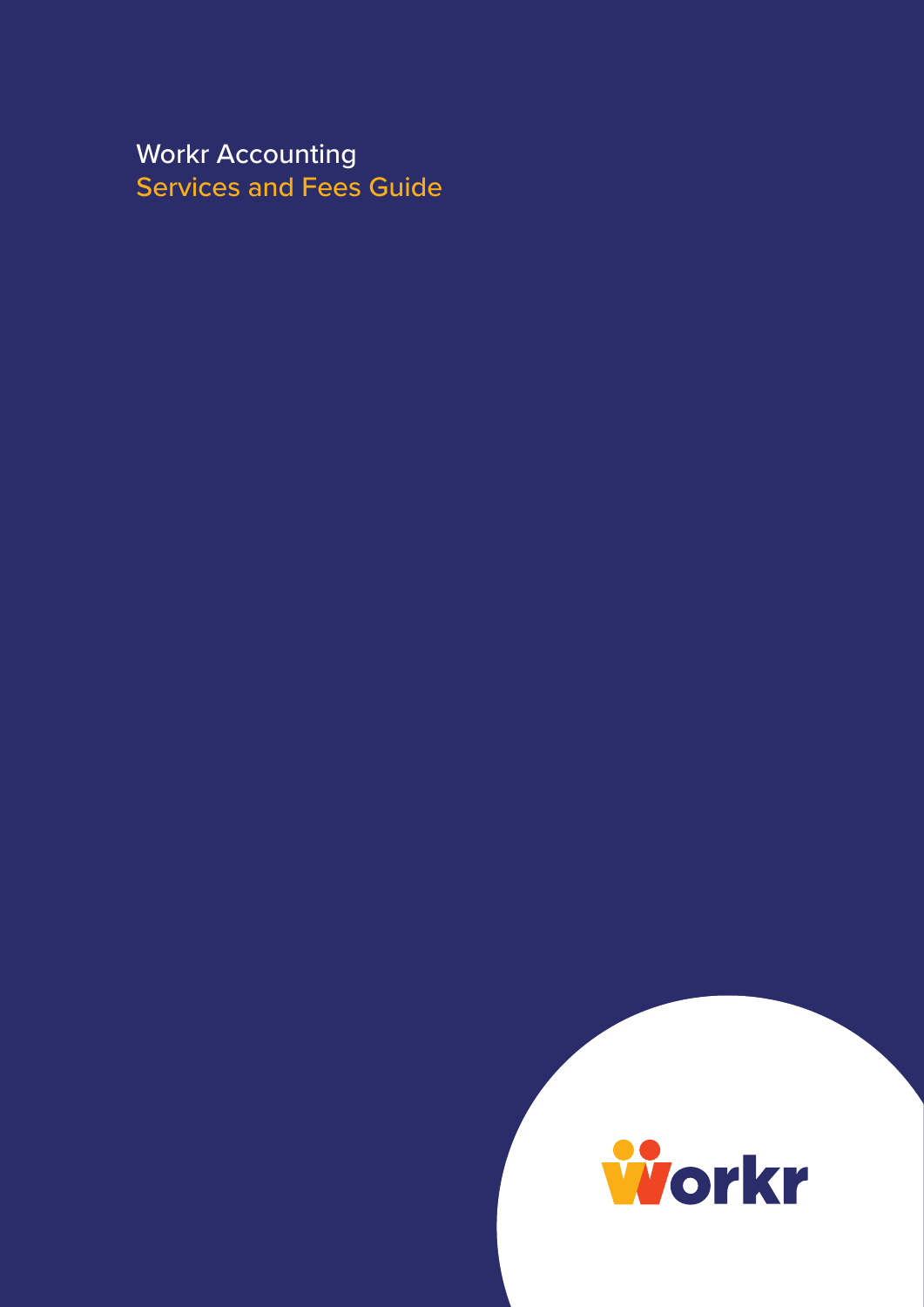

All the company's requirements and shareholders' tax returns, as listed below, are serviced for a monthly fee of £150 plus VAT<sup>\*</sup>

- Preparation of the Annual Accounts for submission to Companies House and HMRC.
- Preparation of Corporation Tax computations and Returns to HMRC.
- Registered Office and associated Company administrative services
- Registered Company Agent dealing with HMRC on the Company's behalf.
- Set up of the Company's PAYE scheme and calculation of PAYE liabilities, production of payslips, completion of the tax year end PAYE Returns.
- Real Time Information (RTI) reporting.
- Preparation of all statutory documents including dividend vouchers.
- Advice and guidance with making statutory payments.
- Dedicated Client Relationship Manager.
- Tax guidance and support for the running of your company\*\*

#### Additional services included in your fixed monthly fee

- Limited Company formation and set up (including formation costs).
- Assistance with opening a Business Bank Account.
- Standard Self Assessment Tax Return for the years you are a client. (A standard return is one that only involves UK Employment Income and UK Dividends through your Limited Company)
- Invoicing services.
- Company financial planning up to date tax computations and guidance for drawings as the Company trades.
- Accountants Reference letters (for Mortgages and Tenancy).

### Important notes on Limited Company fees

- The accounting and payroll fees are a fixed annual charge for the services listed above. Fees are broken down into a monthly payment plan for the convenience of your company cash flow.
- Fees are charged for providing the Services to your Company and apply regardless of whether your Company is trading or you are working.
- Accoun�ng and Payroll fees are not taken from your business account when the payroll team sends you the tax computa�ons and payroll and dividend paperwork. The payroll team will, however, ensure that fees are accounted for and retained in your business bank account by factoring them in your tax computation. The amount retained to cover fees will automatically be debited from your business account via the direct debit scheme or a request to make payment for fees will be sent to you. Fees are payable irrespective of your company's income receipts.
- If you intend to stop trading/working through your Limited Company for a period of time but you don't want to close down your company, you can let us know in advance to receive a reduced service and a reduction in your monthly fees. You must submit a "Stop Services Form" the month before you wish to stop trading to receive a reduced service and a reduced fee of £50+VAT for us to keep your company active and maintain your statutory/HMRC obligations. Please note: You must complete this form in the month before you intend to stop trading otherwise you will be charged your full month fee. If any payments or trading activity occurs while you are on the reduced service, you will be charged a normal full month's fee. The reduced fee will cover the Service Provider maintaining all the Company's statutory filings, use of the Service Providers registered office address, and standard self-assessment tax return. If any trading activity occurs through your Company during the period, the normal monthly fee of £150 plus VAT will apply.
- No further accounting or payroll services will occur after notice of termination of services is given.
- Companies who terminate services before paying a minimum of £600.00 plus VAT in fees in a company tax year and want a personal tax return, year end or cessation accounts prepared for that year may request this at a fee. Quote for services available on request.
- Fees are inclusive of outsourced services unless otherwise indicated.

#### Confirmation Statements:

Annual filing of Confirmation Statements with Companies House **2008 2008 2008 2008 2008 2008 2008 2008 2008 2008 2008 2008 2008 2008 2008 2008 2008 2008 2008 2008 2008 2008 2008** 

#### VAT and Flat Rate Scheme fees:

| VAT registration (one off, including Flat Rate Scheme if applicable) | £100.00 |
|----------------------------------------------------------------------|---------|
| VAT Return (per quarterly return)                                    | £75.00  |

Prices are quoted in Sterling and are excl. of VAT

\* This fee is based on an individual operating as a sole director, shareholder and employee of the company. For additional accounting or payroll requirements or additional shareholder(s)/Director(s) please contact us for more information

\*\*Advice falling outside the normal scope of the running of your company may be charged separately.

\*\*\*Including service providers if any.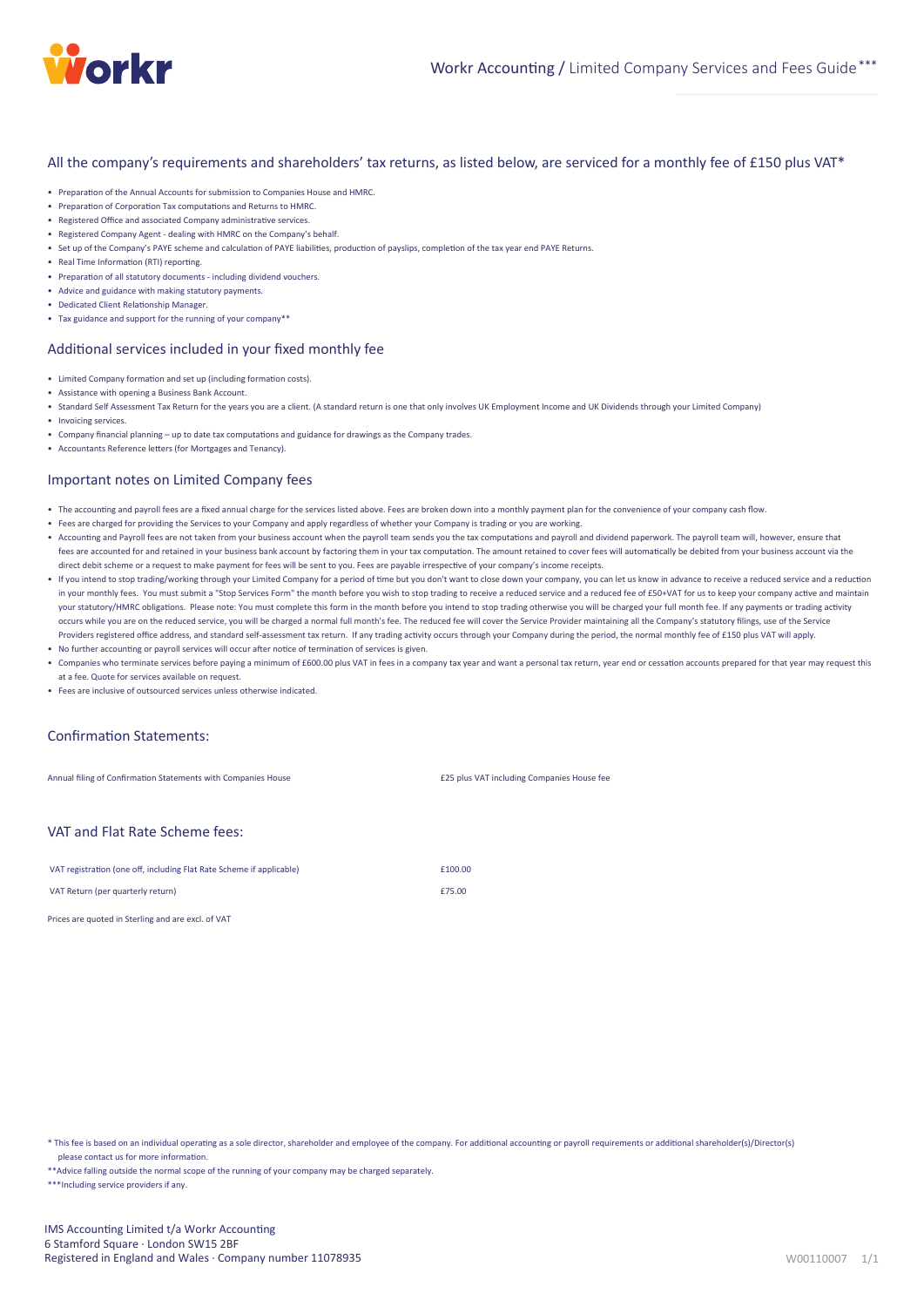

| <b>Individual Fees List</b>                                                                                      | All prices will have VAT added. |
|------------------------------------------------------------------------------------------------------------------|---------------------------------|
| Standard Self Assessment (Personal Tax Return)                                                                   | £165.00                         |
| Formation and set up of Limited Company                                                                          | £100.00                         |
| Same day formation                                                                                               | £30.00                          |
| Original certificate of Incorporation                                                                            | £15.00                          |
| Assistance with opening a business bank account                                                                  | £ 25.00                         |
| Changes to Company Officers & Shareholding after set-up (per change)                                             | £ 25.00                         |
| 64-8 (Acting as your Company Agent)                                                                              | £75.00                          |
| Bookkeeping (Dependant on Volumes)                                                                               | £50.00 per month                |
| <b>Confirmation Statement</b>                                                                                    | £ 25.00                         |
| Visa documentation (Certified invoices & payslips, Statement of Earnings)                                        | £250.00                         |
| Registration of PAYE scheme, PAYE/NI Calculation                                                                 | £ 200.00                        |
| Preparation and filing of PAYE Returns (P60, P14, P11d)                                                          | £ 240.00                        |
| Real Time Information (RTI) reporting                                                                            | £ 275.00                        |
| Invoicing                                                                                                        | £120.00                         |
| Pay calculations                                                                                                 | £120.00                         |
| Payslips & Dividend Vouchers (PDV)                                                                               | £120.00                         |
| Payroll                                                                                                          | £660.00                         |
| Statutory payments e.g. HMRC                                                                                     | £120.00                         |
| <b>Registered Office service</b>                                                                                 | £250.00                         |
| Annual Accounts incl. CT600 return & all statutory documents to HMRC & Companies House                           | £595.00                         |
| Quarterly Consultation (£150 per session)                                                                        | £600.00                         |
| <b>Quarterly Management Accounts</b>                                                                             | £400.00                         |
| Accountant Reference letter (Mortgages, Tenancy)                                                                 | £50.00                          |
| Dormant Accounts and Corporation Tax Return to HMRC and Companies House<br>· Form DCA (Dormant Company Accounts) | £600.00                         |
| Tax and company administration advice (per hour depending on advisor)                                            | £50.00 - £200.00                |

## VAT & Flat Rate Scheme

| VAT registration (one off, including Flat Rate Scheme if applicable) | £100.00 |
|----------------------------------------------------------------------|---------|
| VAT Return (per quarterly return)                                    | £75.00  |

Prices are quoted in Sterling and will have VAT added.

This material may not be reproduced in whole or in part without the prior written permission of Workr Accounting \* Prices without bookkeeping subject to individual pricing to be agreed with client before commencement of work